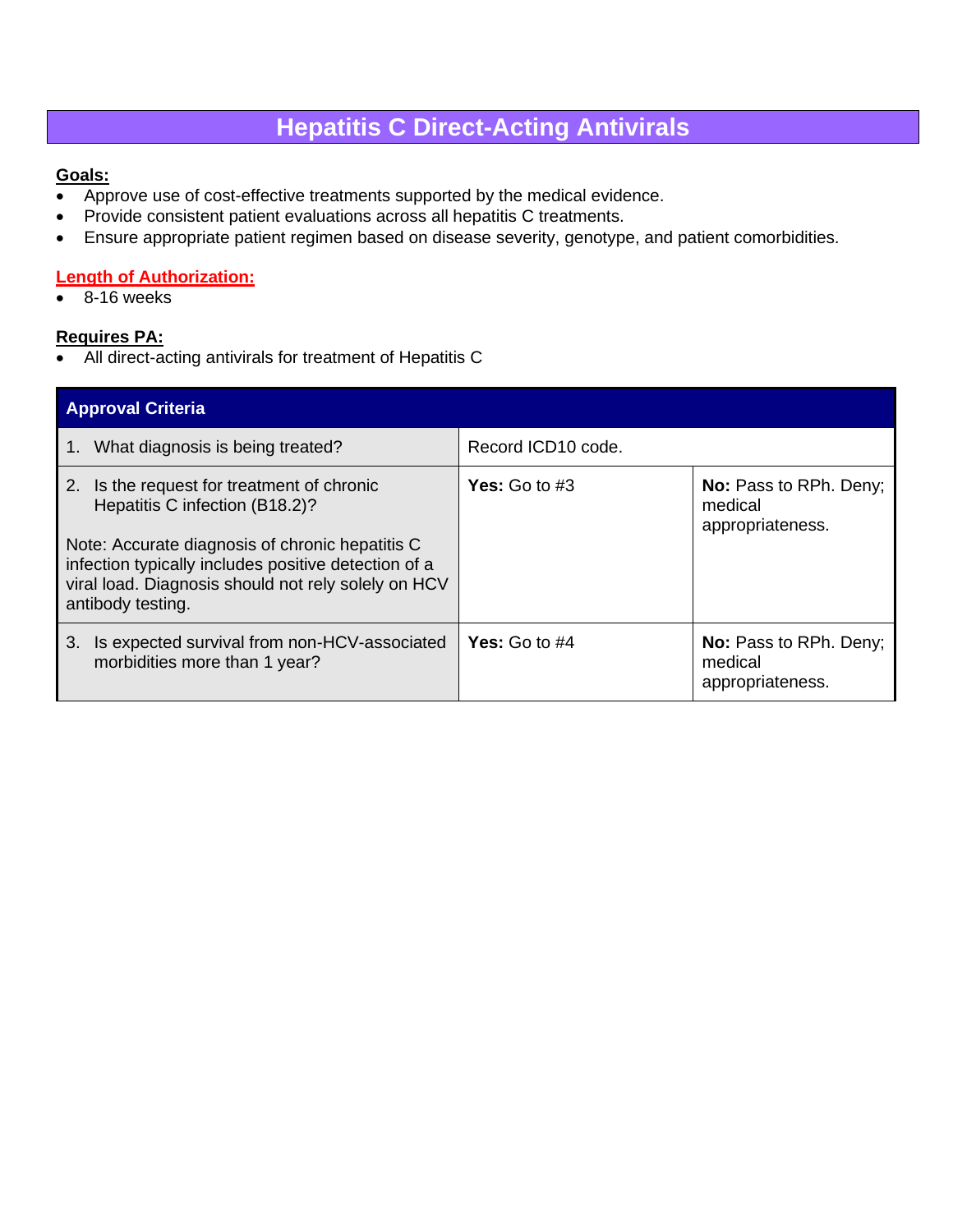| <b>Approval Criteria</b>                                                                                                                                                                                                                                                                                                                                                                                                                                                                                              |                                                                                                                                                                                                                                                                                                           |                                                                                                                        |
|-----------------------------------------------------------------------------------------------------------------------------------------------------------------------------------------------------------------------------------------------------------------------------------------------------------------------------------------------------------------------------------------------------------------------------------------------------------------------------------------------------------------------|-----------------------------------------------------------------------------------------------------------------------------------------------------------------------------------------------------------------------------------------------------------------------------------------------------------|------------------------------------------------------------------------------------------------------------------------|
| 4. Has all the following pre-treatment testing<br>been documented:<br>a. Genotype testing in past 3 years is<br>required if the patient has decompensated<br>cirrhosis, prior treatment experience with a<br>DAA regimen, and if prescribed a regimen<br>which is not pan-genotypic<br>b. Current HBV status of patient<br>History of previous HCV treatment and<br>$C_{\rm L}$<br>outcome<br>d. Presence or absence of cirrhosis as<br>clinically determined (e.g., clinical,<br>laboratory, or radiologic evidence) | Yes: Record results of each<br>test and go to #5<br>Note: If the patient has HIV<br>or HBV co-infection, it is<br>highly recommended that a<br>specialist be consulted prior<br>to treatment.<br>Currently treatment is not<br>recommended during<br>pregnancy due to lack of<br>safety and efficacy data | No: Pass to RPh.<br>Request updated<br>testing.                                                                        |
| Note: Direct-acting antiviral agents can re-activate<br>hepatitis B in some patients. Patients with history<br>of HBV should be monitored carefully during and<br>after treatment for flare-up of hepatitis. Prior to<br>treatment with a DAA, all patients should be tested<br>for HBsAG, HBsAb, and HBcAB status. HIV<br>testing is also recommended, and modification of<br>HIV or HCV treatment regimens may be needed if<br>there are drug-drug interactions.                                                    |                                                                                                                                                                                                                                                                                                           |                                                                                                                        |
| Treatment-experienced: Patients who received<br>more than 4 weeks of HCV DAA therapy.                                                                                                                                                                                                                                                                                                                                                                                                                                 |                                                                                                                                                                                                                                                                                                           |                                                                                                                        |
| 5. Which regimen is requested?                                                                                                                                                                                                                                                                                                                                                                                                                                                                                        | Document and go to #6                                                                                                                                                                                                                                                                                     |                                                                                                                        |
| Does the patient have complications of<br>6.<br>cirrhosis (ascites, portal hypertension, hepatic<br>encephalopathy, hepatocellular carcinoma,<br>esophageal varices)?                                                                                                                                                                                                                                                                                                                                                 | Yes: Go to #7                                                                                                                                                                                                                                                                                             | No: Go to $#8$                                                                                                         |
| 7. Is the regimen prescribed by, OR is the patient<br>in the process of establishing care with or in<br>consultation with a hepatologist,<br>gastroenterologist, or infectious disease<br>specialist?                                                                                                                                                                                                                                                                                                                 | Yes: Go to $#8$                                                                                                                                                                                                                                                                                           | No: Pass to RPh. Deny;<br>medical<br>appropriateness.<br>Recommend prescriber<br>document referral to a<br>specialist. |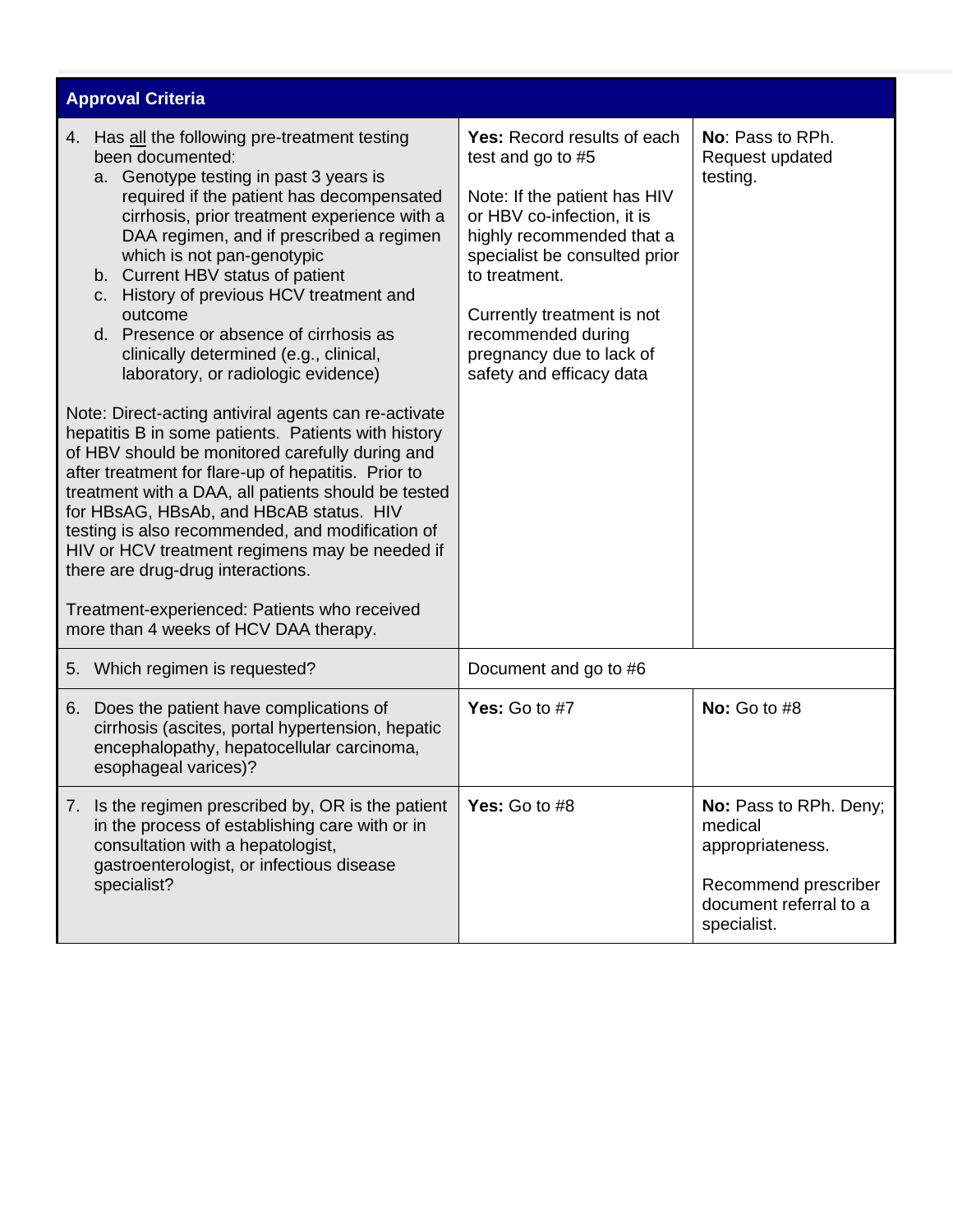| <b>Approval Criteria</b>                                                                                                                                                                                                                                                                                                                                                                                                                                                                                                                                                                                                                                                                                                                                                                                                                                                                                                                                           |                                                                       |                                                       |
|--------------------------------------------------------------------------------------------------------------------------------------------------------------------------------------------------------------------------------------------------------------------------------------------------------------------------------------------------------------------------------------------------------------------------------------------------------------------------------------------------------------------------------------------------------------------------------------------------------------------------------------------------------------------------------------------------------------------------------------------------------------------------------------------------------------------------------------------------------------------------------------------------------------------------------------------------------------------|-----------------------------------------------------------------------|-------------------------------------------------------|
| Is there attestation that the patient and<br>8.<br>provider will comply with case management to<br>promote the best possible outcome for the<br>patient and adhere to monitoring requirements<br>required by the Oregon Health Authority,<br>including measuring and reporting of a post-<br>treatment viral load<br><b>OR</b><br>Is there attestation from the patient and<br>provider that they have opted out of OHA case<br>management?<br>Case management includes assessment of<br>treatment barriers and offer of patient support<br>to mitigate potential barriers to regimen<br>adherence as well as facilitation of SVR12<br>evaluation to assess treatment success.<br>Patients may opt out of OHA case<br>management with attestation that they<br>understand goals and benefits of the program<br>and responsibilities associated with treatment<br>including adherence to treatment and lab<br>tests. Members may rejoin the program at any<br>time. | Yes: Go to $#9$                                                       | No: Pass to RPh. Deny;<br>medical<br>appropriateness. |
| 9. Is the prescribed drug:<br>a) Elbasvir/grazoprevir for GT 1a infection; or<br>Daclatasvir + sofosbuvir for GT 3<br>b)<br>infection?                                                                                                                                                                                                                                                                                                                                                                                                                                                                                                                                                                                                                                                                                                                                                                                                                             | Yes: Go to $#10$                                                      | <b>No:</b> Go to #11                                  |
| 10. Has the patient had a baseline NS5a<br>resistance test that documents a resistant<br>variant to one of the agents in #16?<br>Note: Baseline NS5A resistance testing is<br>required.                                                                                                                                                                                                                                                                                                                                                                                                                                                                                                                                                                                                                                                                                                                                                                            | Yes: Pass to RPh; deny for<br>appropriateness                         | <b>No:</b> Go to #11<br>Document test and<br>result.  |
| 11. Does the prescribed regimen include a NS3/4a<br>protease inhibitor (glecaprevir, simeprevir,<br>paritaprevir, voxilaprevir)?                                                                                                                                                                                                                                                                                                                                                                                                                                                                                                                                                                                                                                                                                                                                                                                                                                   | Yes: Go to $#12$                                                      | <b>No:</b> Go to #13                                  |
| 12. Does the patient have moderate-severe<br>hepatic impairment (Child-Pugh B or Child-<br>Pugh C)?                                                                                                                                                                                                                                                                                                                                                                                                                                                                                                                                                                                                                                                                                                                                                                                                                                                                | Yes: Pass to RPh; deny for<br>appropriateness                         | <b>No:</b> Go to #13                                  |
| 13. Is the prescribed regimen for the retreatment<br>after failure of a DAA due to noncompliance or<br>loss of follow-up?                                                                                                                                                                                                                                                                                                                                                                                                                                                                                                                                                                                                                                                                                                                                                                                                                                          | Yes: Pass to RPh; Deny<br>and refer to medical director<br>for review | <b>No:</b> Go to #14                                  |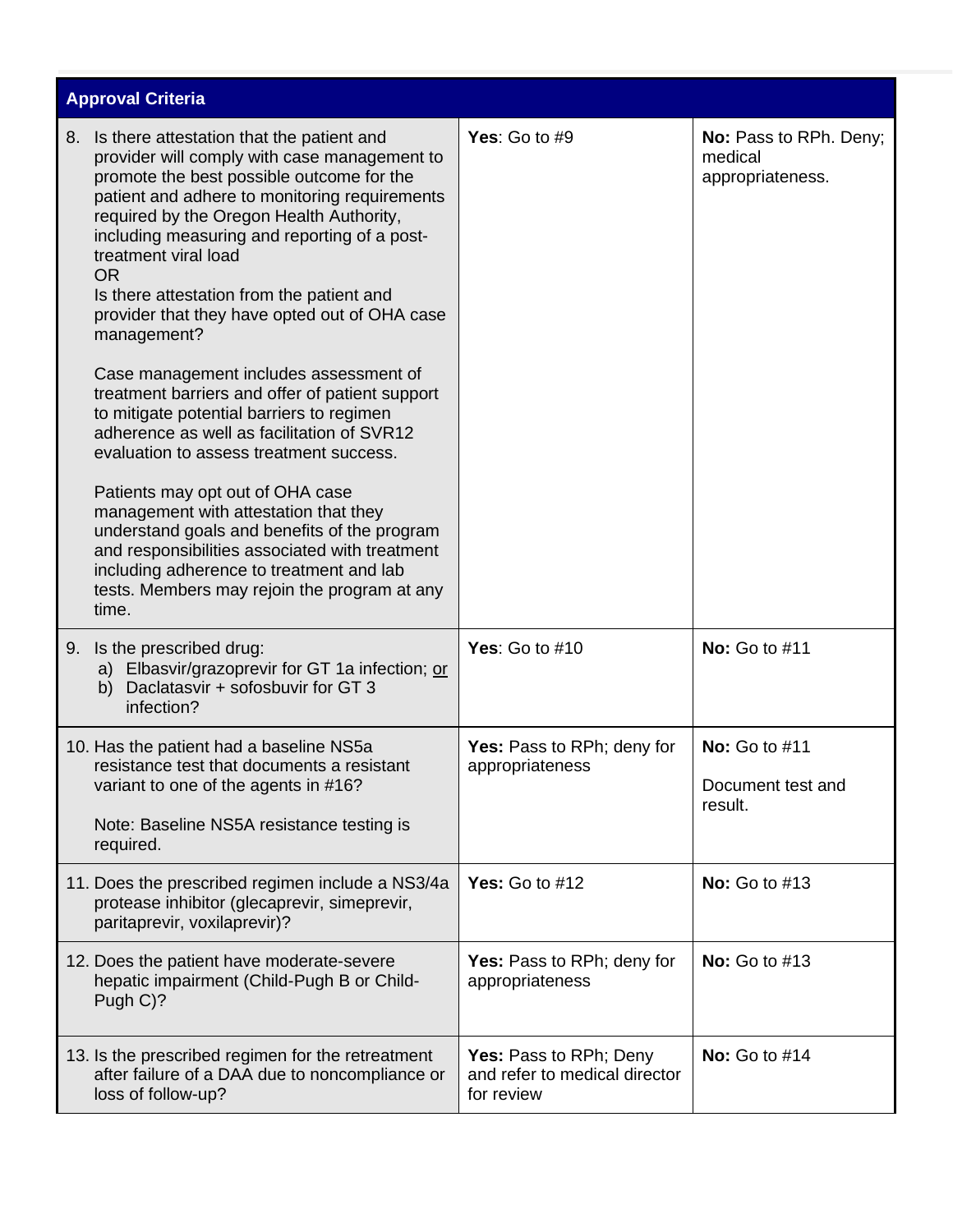| <b>Approval Criteria</b>                                                                                                                                                                                     |                                                                                                           |                                                       |
|--------------------------------------------------------------------------------------------------------------------------------------------------------------------------------------------------------------|-----------------------------------------------------------------------------------------------------------|-------------------------------------------------------|
| 14. Is the prescribed drug regimen a<br>recommended regimen based on the patient's<br>genotype, age, treatment status (retreatment<br>or treatment naïve) and cirrhosis status (see<br>Table 1 and Table 2)? | <b>Yes:</b> Approve for 8-16<br>weeks based on duration of<br>treatment indicated for<br>approved regimen | No: Pass to RPh. Deny;<br>medical<br>appropriateness. |
| Note: Safety and efficacy of DAAs for children $<$ 3<br>years of age have not been established<br>Pediatric dosing available in Table 3 and Table 4                                                          |                                                                                                           |                                                       |

## **Table 1: Recommended Treatment Regimens for Adults, and Adolescents 12 years of age and older with Hepatitis C virus.**

| <b>Treatment History</b>                                                                                                                                                                                                                   | <b>Cirrhosis Status</b>                   | <b>Recommended Regimen</b>                                                                         |
|--------------------------------------------------------------------------------------------------------------------------------------------------------------------------------------------------------------------------------------------|-------------------------------------------|----------------------------------------------------------------------------------------------------|
| <b>Treatment Naïve (Genotype 1-6)</b>                                                                                                                                                                                                      |                                           |                                                                                                    |
| Treatment naïve, confirmed<br>reinfection or prior treatment with                                                                                                                                                                          | Non-cirrhotic or compensated<br>cirrhosis | SOF/VEL x 12 weeks<br>$G/P \times 8$ weeks                                                         |
| PEG/RBV                                                                                                                                                                                                                                    | Compensated cirrhosis                     | $G/P \times 8$ weeks<br>SOF/VEL x 12 weeks (baseline<br>resistance testing recommended<br>for GT3) |
|                                                                                                                                                                                                                                            | <b>Decompensated Cirrhosis</b>            | SOF/VEL + RBV x 12 weeks<br>SOF/VEL x 24 weeks (if ribavirin<br>ineligible*)                       |
| <b>Treatment Experienced (Genotype 1-6)</b>                                                                                                                                                                                                |                                           |                                                                                                    |
| Sofosbuvir based regimen treatment<br>failures, including:<br>Sofosbuvir + ribavirin<br>Ledipasvir/sofosbuvir<br>Velpatasvir/sofosbuvir                                                                                                    | Non-cirrhotic or compensated<br>cirrhosis | SOF/VEL/VOX x12 weeks<br>G/P x 16 weeks (except GT3)                                               |
| Elbasvir/grazoprevir treatment<br>failures                                                                                                                                                                                                 | Non-cirrhotic or compensated<br>cirrhosis | SOF/VEL/VOX x 12 weeks                                                                             |
| Glecaprevir/pibrentasvir treatment<br>failures                                                                                                                                                                                             | Non-cirrhotic or compensated<br>cirrhosis | $G/P$ + SOF + RBV x 16 weeks<br>SOF/VEL/VOX x 12 weeks (plus<br>RBV if compensated cirrhosis)      |
| <b>Multiple DAA Treatment Failures,</b><br>including:<br>sofosbuvir/velpatasvir/voxilaprevir<br>glecaprevir/pibrentasvir + sofosbuvir                                                                                                      | Non-cirrhotic or compensated<br>cirrhosis | $G/P$ + SOF + RBV x 16-24 weeks<br>SOF/VEL/VOX x 24 weeks                                          |
| Abbreviations: DAA = direct acting antiviral; EBV/GZR = elbasvir/grazoprevir; G/P = glecaprevir and pibrentasvir; PEG<br>= pegylated interferon; $RAV =$ resistance-associated variant; $RBV =$ ribavirin; $SOF =$ sofosbuvir; $SOF/VEL =$ |                                           |                                                                                                    |

sofosbuvir/velpatasvir; SOF/VEL/VOX = sofosbuvir/velpatasvir/voxilaprevir

\* Ribavirin ineligible/intolerance may include: 1) neutrophils < 750 mm<sup>3</sup> , 2) hemoglobin < 10 g/dl, 3) platelets <50,000 cells/mm<sup>3</sup>, autoimmune hepatitis or other autoimmune condition, hypersensitivity or allergy to ribavirin

^ Rarely, genotyping assays may indicate the presence of a mixed infection (e.g., genotypes 1a and 2). Treatment data for mixed genotypes with direct-acting antivirals are limited. However, in these cases, a pangenotypic regimen is appropriate.

Ribavirin-containing regimens are absolutely contraindicated in pregnant women and in the male partners of women who are pregnant. Documented use of two forms of birth control in patients and sex partners for whom a ribavirin containing regimen is chosen is required.